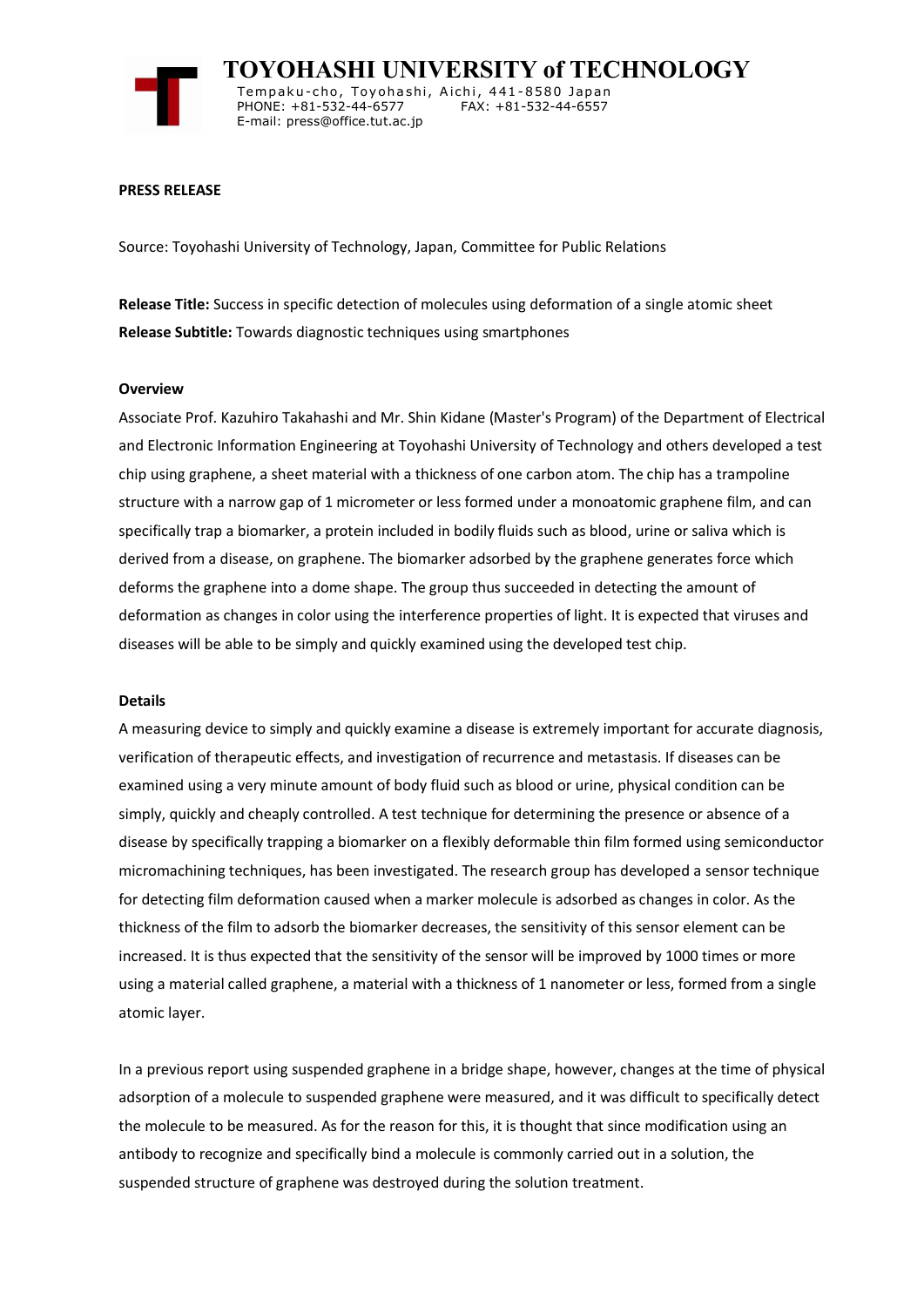

 **TOYOHASHI UNIVERSITY of TECHNOLOGY** Tempaku-cho, Toyohashi, Aichi, 441-8580 Japan<br>PHONE: +81-532-44-6577 FAX: +81-532-44-6557 PHONE: +81-532-44-6577

E-mail: press@office.tut.ac.jp

The research team, therefore, made a trampoline structure in which the unevenness of the substrate was covered with a graphene sheet, as a suspended structure of graphene which could withstand the solution treatment, and were able to modify graphene with an antibody molecule. The surface of the graphene was functionalized with an antibody molecule to provide the ability to recognize a molecule, and an ultrasensitive biosensor which could specifically detect a biomarker was able to be produced. A light detection technique unique to the research team was used as a technique for detecting a biomarker bound to the surface of the graphene. In a gap of 1 micrometer or less between the suspended graphene and the semiconductor substrate, color is changed depending on the length of the gap by the interference action of light. Using this effect, the appearance of a molecule adsorbed to suspended graphene in a test solution was revealed by changes in color. According to the biosensing technique developed this time, it is expected that sensitivity per unit area will be improved to 2000 times that of conventional sensors.

# **Future Outlook**

In addition to blood tests, the research team has also investigated a chemical sensor to detect odors and chemical substances, and feels that the sensor can be applied to a novel compact sensor device contributing to IoT society. The sensor can be applied to the detection of various biomarkers and also to the detection of viruses by changing the probe molecules modifying the surface of the graphene.

## **Reference**

Shin Kidane, Hayato Ishida, Kazuaki Sawada, Kazuhiro Takahashi, A suspended graphene-based optical interferometric surface stress sensor for selective biomolecular detection, Nanoscale Advances, 2, 1431- 1436 (2020) DOI: 10.1039/C9NA00788A

This work was supported by Grant-in-Aid for Scientific Research (B), Innovative nano-electronics through interdisciplinary collaboration among material, device and system layers (JPMJPR1526) from the Precursory Research for Embryonic Science and Technology of Japan Science and Technology Agency, and the Uncharted Territory Challenge 2050 from New Energy and Industrial Technology Development Organization (NEDO).

## **Further information**

Toyohashi University of Technology 1-1 Hibarigaoka, Tempaku, Toyohashi, Aichi Prefecture, 441-8580, JAPAN Inquiries: Committee for Public Relations E-mail: press@office.tut.ac.jp